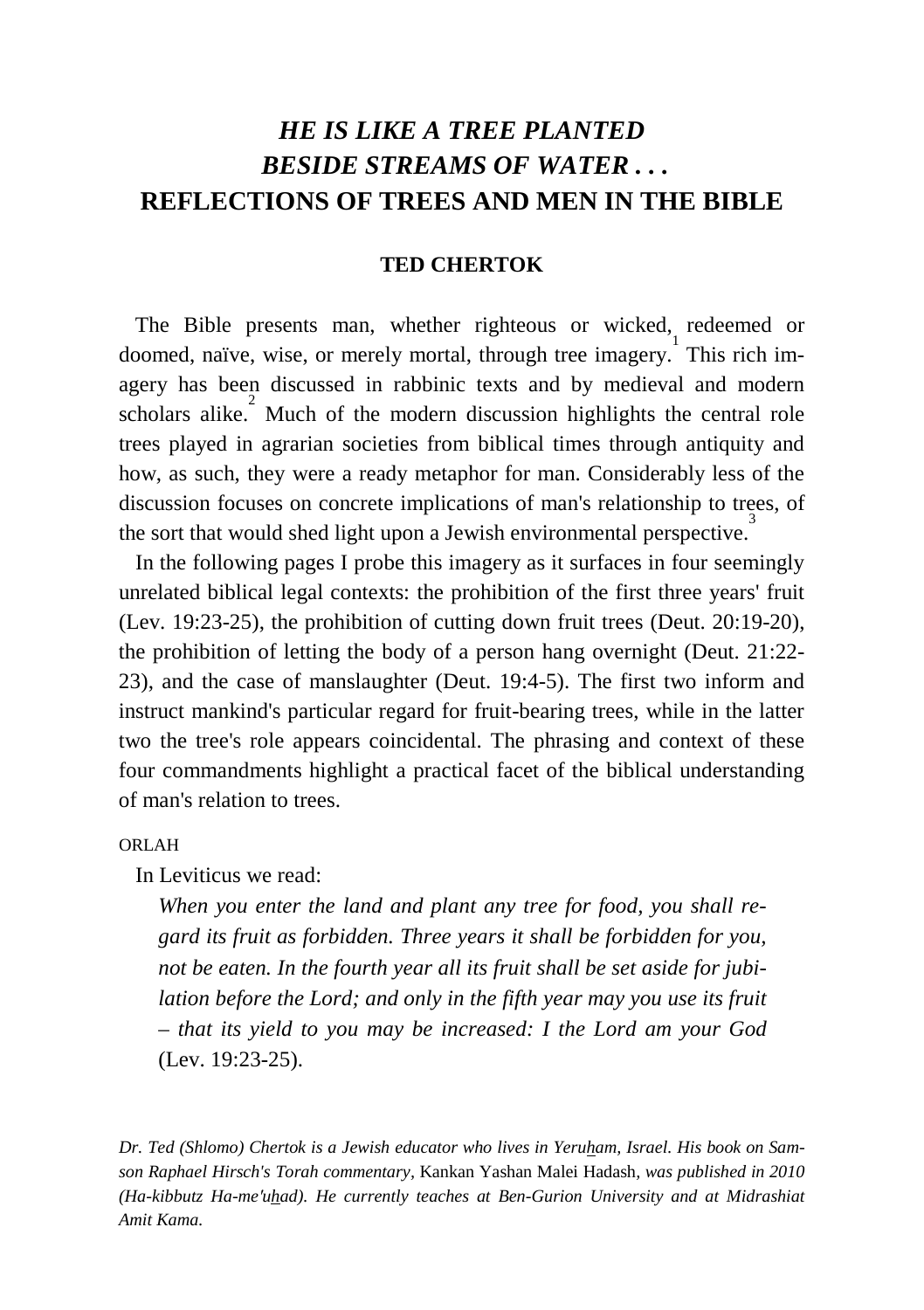This prohibition is referred to in rabbinic literature as *orlah*, a term derived from the Hebrew root *a-r-l* which is peculiar to men and fruit trees. It is applied here, the only time in the Bible, as a positive commandment – *you shall regard its fruit as forbidden* – *ve-araltem orlato*. We are familiar with the term *orlah* from Genesis 17:11, where it refers to the foreskin removed through circumcision. In verse 14 of that chapter, *arel* refers to the uncircumcised male as well. Elsewhere, application of this term to lips (Ex. 6:12), ears (Jer. 6:10), and the heart (Deut. 10:16) implies their dysfunction. Based on these citations, rabbinic Midrash, and medieval commentators in its wake interpret the root's meaning in Leviticus 19 as "shut off" and "blocked" from man's use.

 Samson Raphael Hirsch, the nineteenth-century commentator, articulated this interpretation when he stated that it connotes that which is uncultivated or wild. Accordingly, *orlah* relating to speech impediments, plugged ears, and errant hearts indicates that these are not at the command of their owners. Moreover, circumcision is rendered a proactive attempt to confront the male sex drive (hence the Hebrew [*berit*] *milah*, from *mul* –"opposed"). Likewise, Leviticus 19 teaches that the first three years' produce be left in its natural state, unmanaged and unhandled by man.

 The rationale for leaving the first three years' produce on the tree is that the farmer should acknowledge God as the ultimate owner of the fruit of his labor. Just as his firstborn, that of his livestock (Ex. 13:2), and the firstfruits of each harvest (Deut. 26:1-11) are to be dedicated to God, so too should the first year's produce of the tree. It would indeed have been so, were it not for the poor quality fruit of the immature tree that delays this act of recognition and praise until the fourth year.<sup>4</sup>

 The prohibition of' *orlah* in Leviticus is followed by a list of prohibited Canaanite rites, particularly soothsaying, witchcraft, tattooing and other kinds of disfigurement:

*You shall not eat anything with its blood. You shall not practice divination or soothsaying. You shall not round off the side-growth*  [hair] *on your head or destroy the side-growth of your beard. You shall not make gashes in your flesh for the dead or incise any marks on yourselves: I am the Lord. Do not degrade your daughter and*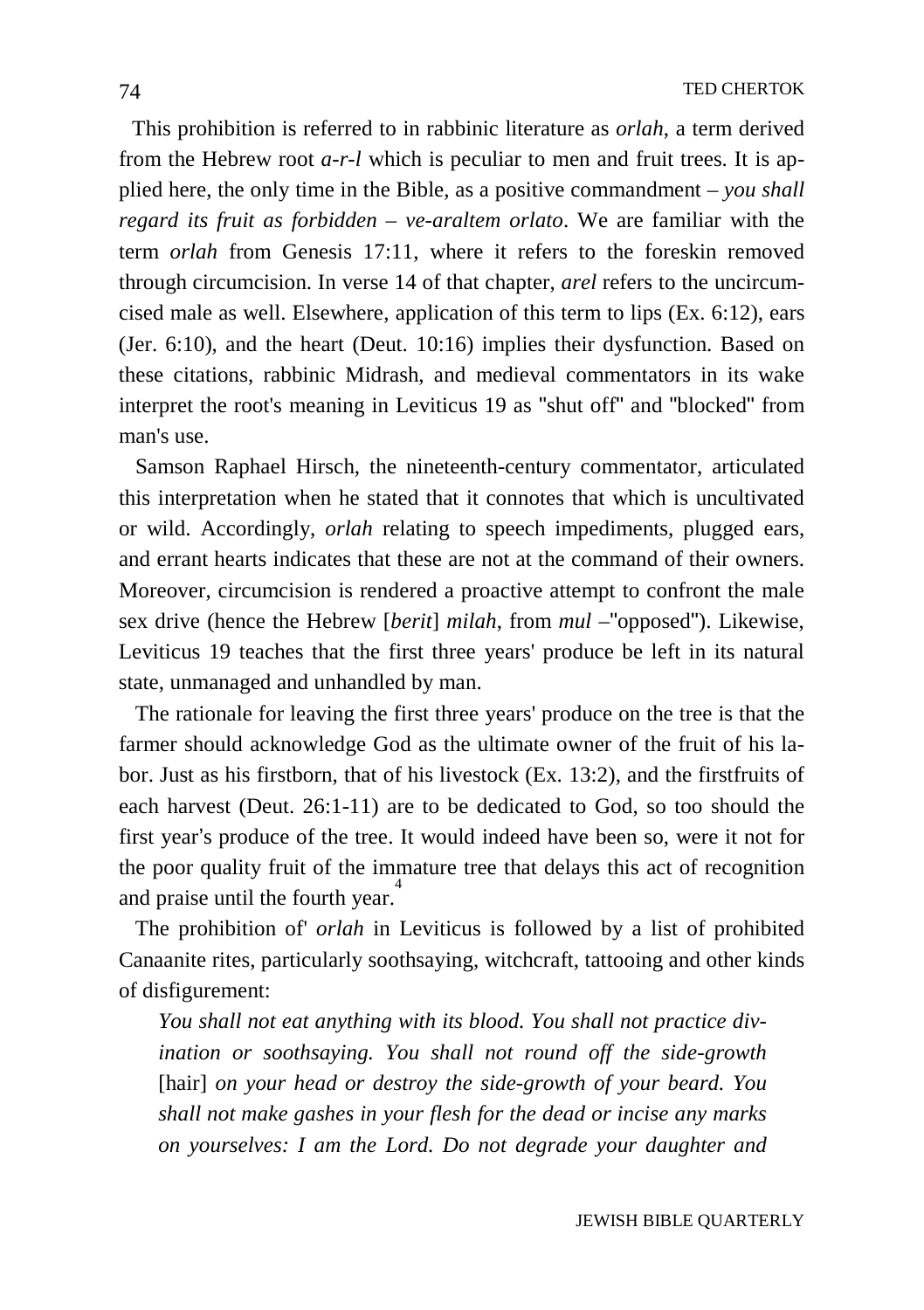*make her a harlot, lest the land fall into harlotry and the land be filled with depravity* (Lev. 19:26-29).

 Suggestions for a common rationale of these prohibitions, and their adjacency to the prohibition of *orlah*, are surprisingly minimal. The tendency among medieval commentators is to consider *orlah* within the context of this seemingly random list of pagan rituals. However, an insight may be gained by the opposite perspective of considering the prohibited pagan rites in light of *orlah* and its rationale.

 Curbing ownership of what man naturally claims as his own appears to thread these laws together. Just as the fruit of the farmer's hard labor of planting, fertilizing, irrigating, and pruning do not establish his claim to full ownership, nor is his body or that of his offspring entirely his own and subject to his whim. A person's future is likewise his to plan, shape, and achieve, but particular knowledge of it, as might be attained through a soothsayer, is beyond his ken. Ownership of his achievements, his body, and land are also conjoined with God.

 The Bible highlights some of the intricacies of this relationship by contrasting man and tree and their respective *orlah* commandments. The *orlah* of man's flesh is to be removed through circumcision. This positive commandment is a singular exception to the prohibition of incising or gashing the flesh (Lev. 19:28). Furthermore, I would argue, its symbolism is antithetical to the prohibited self-inflicted flesh wounds of ancient Canaanite cultures. As the verse states, the latter were triggered by man's reaction to death. On the other hand, according to Leviticus 12:3, circumcision is performed at the dawn of one's life. Whether a spontaneous expression of mourning or a pagan rite, Canaanite flesh cutting was associated with a departing of the spirit, i.e., a separation of godliness from man. In contrast, circumcision denotes a lifelong covenant, a living partnership between God and man.

 The Bible does not provide detailed instructions regarding circumcision. Its specific location on the male body is referred to only as "the flesh of *orlah*."<sup>6</sup> The talmudic scholars asked: "How do we know that circumcision must be performed in that [particular] place? – *His orlah* is stated here (Gen. 17:14), and *its orlah* is stated elsewhere (Lev. 19:23). Just as *there* something which produces fruit [is meant], *here* too something [the limb] that produces fruit [is meant]" (TB *Shabbat* 108a).

Vol. 43, No. 2, 2015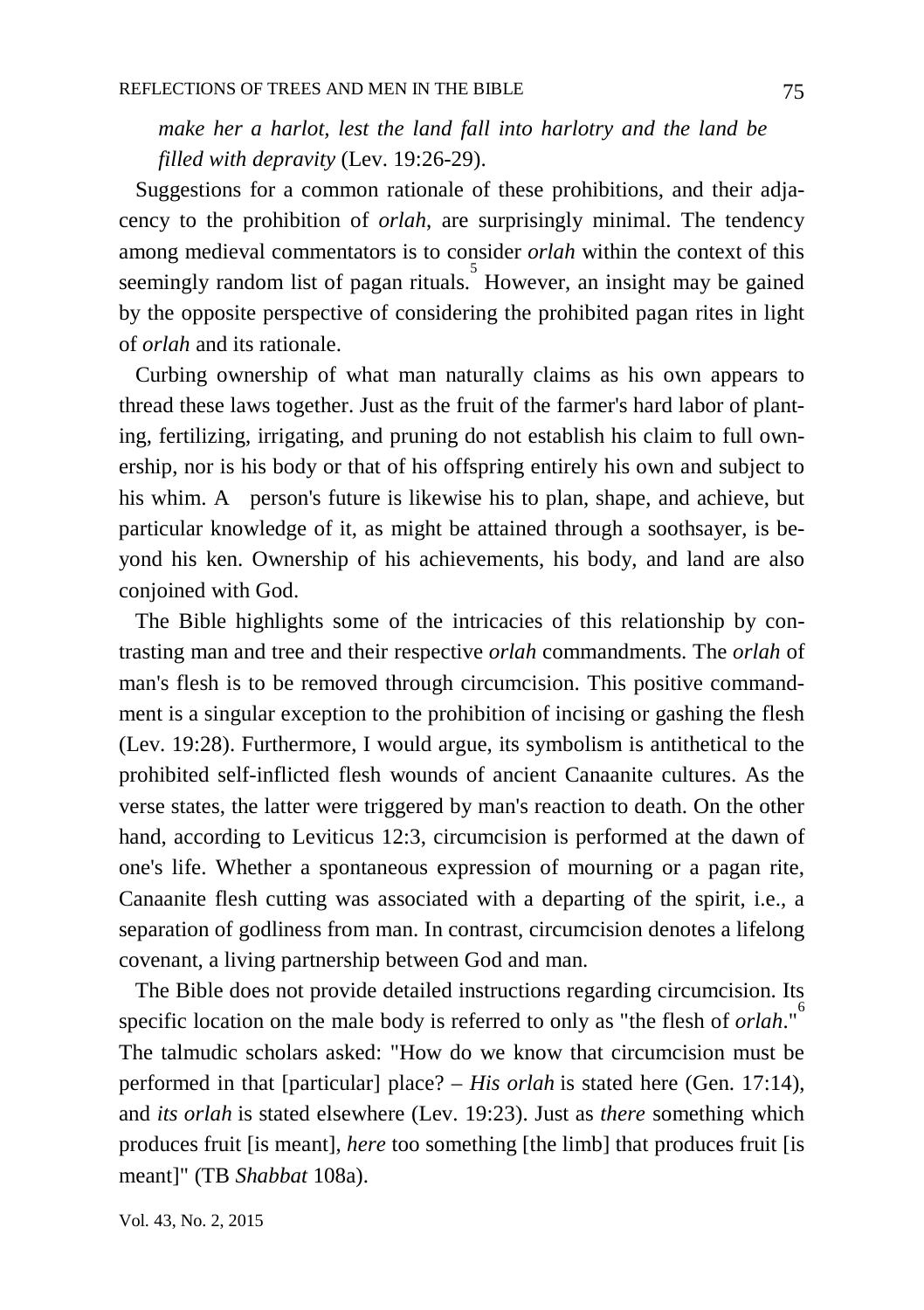Although their question addresses a practical halakhic issue and their focus is on fruit and foreskin, the rabbis inevitably liken the tree to man as well. Man and tree appear to reflect each other in reverse fashion: while a man's *orlah* is to be proactively cut off, the tree is to remain untouched by man, left in its natural state. Each of these commandments expresses man's devotion to God and his acknowledgement of an ultimately partnered reality. This acknowledgement informs the other prohibitions of Leviticus 19:26-29, for which the principal rationale is that man loosen his controlling grip on what he would claim his own, by relaxing the blade with which he cut the fruit from his tree, the hair from his head and face, and flesh from his body. As we have seen, the sole incision in man's flesh is, like the firstfruits of the tree, an emblem of human creative affiliation with God.

## *LO TASHHIT*

 The prohibition of marring the corners of the beard in Leviticus 19:27 is phrased, *lo tashhit et pe'at zekankha*, which translates literally as *You shall not destroy the edge of your beard*. This odd wording, used instead of the more precise root *g-l-h* ("shave"), has led observers of the *mitzvah* (commandment) through a "hairsplitting" debate that distinguishes shaving with a razor blade, i.e., cutting the hair at skin level, from shaving by means of electric razors (for example), where the blades do not touch the skin.<sup>7</sup> Interestingly enough, the only other biblical prohibition not to destroy – *lo tashhit* – concerns fruit trees.

In Deuteronomy we read as follows:

*When in your war against a city you have to besiege it a long time in order to capture it, you must not destroy its trees, wielding the ax against them. You may eat of them, but you must not cut them down. Are trees of the field human to withdraw before you into the besieged city? Only trees that you know do not yield food may be destroyed; you may cut them down for constructing siegeworks against the city that is waging war on you, until it has been reduced* (Deut. 20:19-20).

Much has been written about this prohibition and its rabbinic expansion, *bal tashhit*, which is often presented as a cornerstone of Jewish environmental ethics<sup>3</sup>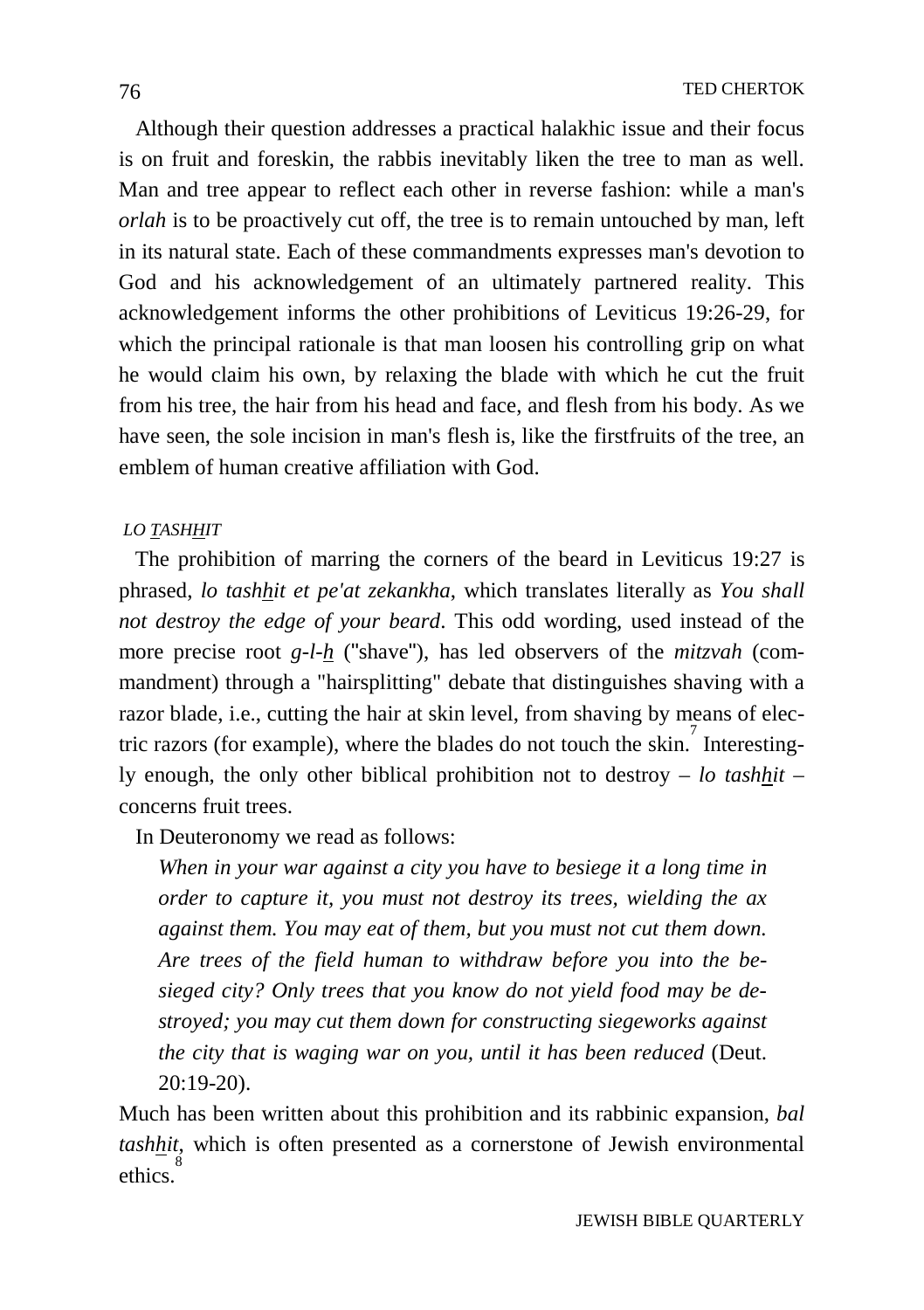The second half of verse 19 offers an ambiguous juxtaposition of man and tree as the ground for this ruling: *ki ha-adam etz ha-sadeh lavo mi-panekha ba-matzor*: *Are trees of the field human beings that they should come under siege by you?* A significant grammatical dilemma is obscured in this translation. Biblical Hebrew, devoid of punctuation marks, relies primarily on context to exclaim or question. The prefix of the letter *hé* functions in one of two ways, indicating either a definite article or a question mark.

 Ancient and modern translations and commentaries differ as to the correct meaning of this verse. On the one hand, *Sifrei*, Abraham Ibn Ezra, Nahmanides (Ramban), the King James Version, and Samson Raphael Hirsch all read the verse as a comparison of person and tree: "From the trees you get food; therefore, do *not* cut them down; 'for a man is the tree of the field' – that is to say, our lives as human beings depend on trees."<sup>9</sup> On the other hand, *Targum Onkelos*, the Septuagint, Rabbi Yishmael's *Mekhilta*, Rashi, and the twentieth-century JPS translations all read the verse as a rhetorical question contrasting human beings and trees: "Is the tree of the field perhaps a man who can withdraw from you into the besieged city, that it should suffer hunger and thirst like the city's inhabitants?" $10^{\circ}$  The first reading is informed by an anthropocentric bent, viewing the tree's essence subjectively, from a utilitarian perspective alone, while the second reading affords a more objective eco-centric standpoint, distinguishing trees from people for the benefit of the tree. In answering the question of *how* exactly to observe this instruction, it would be incumbent upon us to seek out one accurate and authentic reading of the text over another (i.e., the *peshat*). However, addressing the question of *why* the verse is phrased as it is generously affords an appreciation of both readings according to the rabbinic dictum, *Ellu ve-ellu divrei Elohim hayyim:* "These as well as these are the words of the living God" (TB *Eruvin* 13b).

 As we have seen in the commandment of *orlah*, on the level of *peshat* this verse articulates clear and specific instructions to the farmer regarding his fruit tree, while the context and phrasing allude to a deeper dimension of their relationship. Here, too, while offering unequivocal instructions to man on the battlefield regarding fruit trees, the subtext suggests viewing the man-tree relationship in a larger context. This seemingly eco-friendly embrace of trees is informed by a philosophy that persistently holds them at arm's length.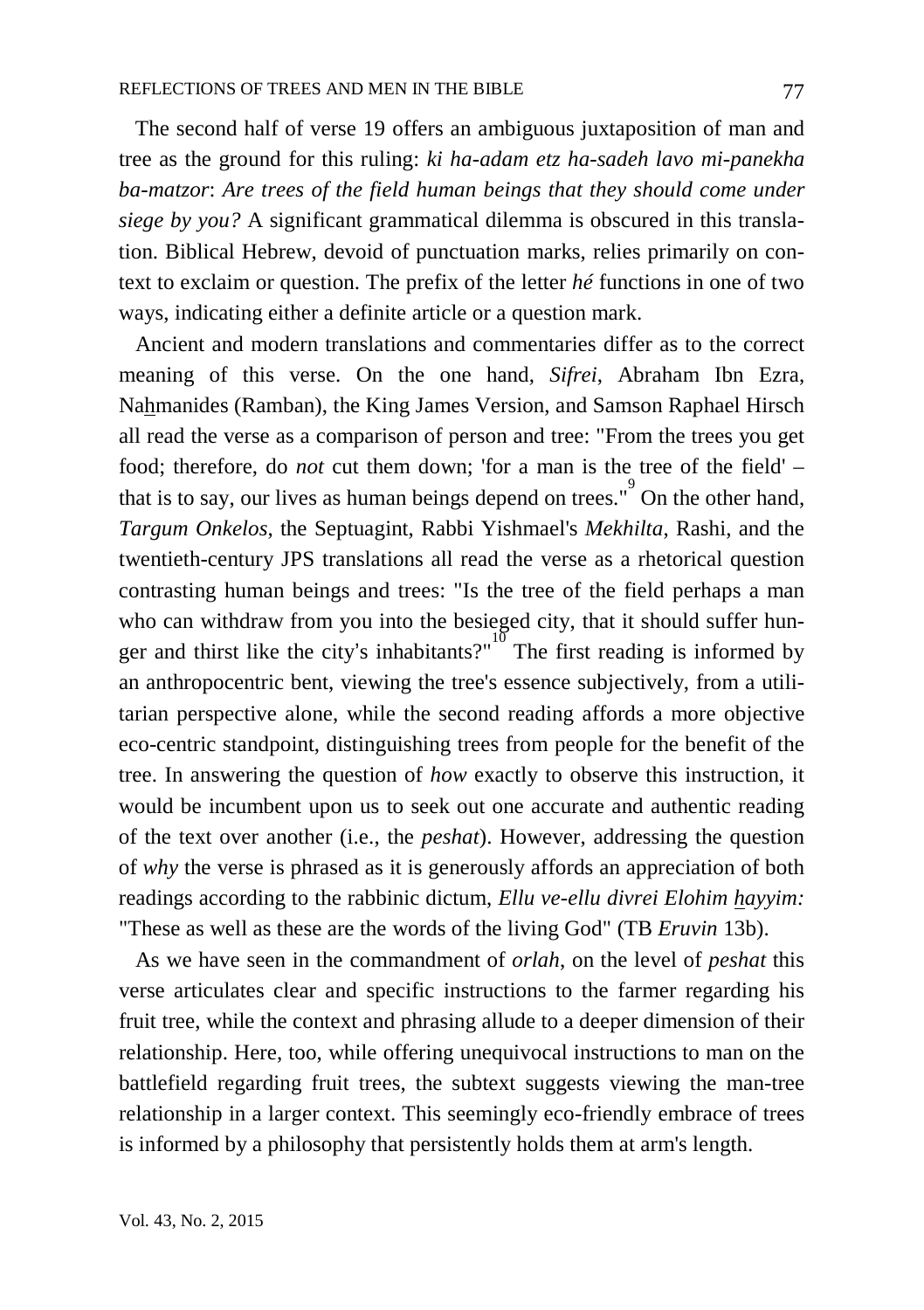Preservation of fruit trees in the midst of battle is one of several commandments in Deuteronomy that instruct the Israelites' regarding their behavior on the battlefield. Commandments such as offering terms of peaceful surrender before attacking a city and, in the event that these terms are declined, killing only men and taking women and children captive, detailed instructions regarding the treatment and status of female captives, along with the preservation of fruit trees, all establish a fine-tuned ethical measure for those engaged in the brutality of ancient warfare.<sup>11</sup> This measure stands in sharp contrast to the harsh instructions for the conquest of Canaan by which no one was to be left alive and all cities entirely destroyed. Elsewhere, these conquerors are ordered to cut down and burn all Canaanite *asherah* trees, as they were the objects of idolatry.<sup>12</sup> Sifrei explains this discrepancy by distinguishing between later military campaigns, through which the Israelites expanded their initial borders, and the initial conquest of Canaan. The high ethical standard characterizes the former while a supposed lack thereof qualifies the latter.<sup>13</sup> This disparity may be attributed to a fine line drawn between the Bible's inherent respect for humanity and nature and, conversely, its revulsion for nature as an object of human worship.

### MANSLAUGHTER

 Deuteronomy's battlefield commandments are bracketed by two others, each of which involves trees coincidentally. After taking possession of the land, the Israelites are to set aside three cities of refuge as havens for those who kill unintentionally (Deut. 19:1-3). The Bible offers the following example: *A man goes with his neighbor into a grove to cut wood; as his hand swings the ax to cut down a tree, the ax- head flies off the handle and strikes the other so that he dies. That man shall flee to one of these cities and live* (Deut. 19:5). As in Deuteronomy 20:19-20, the original Hebrew is ambiguous. The handle of the ax is referred to as the *etz*, which denotes "wood" as well as "tree." It is not clear from this verse whether the iron blade slipped off of its wooden haft or off the tree being chopped down. What hits the victim is likewise unclear, as it might indicate that a chunk of wood from the tree hit the bystander, causing his unintended death (*ve-nashal ha-barzel min ha-etz u-matza et re'ehu va-met*). These options are discussed in the tannaitic literature and analyzed in turn by medieval commentators.<sup>1</sup>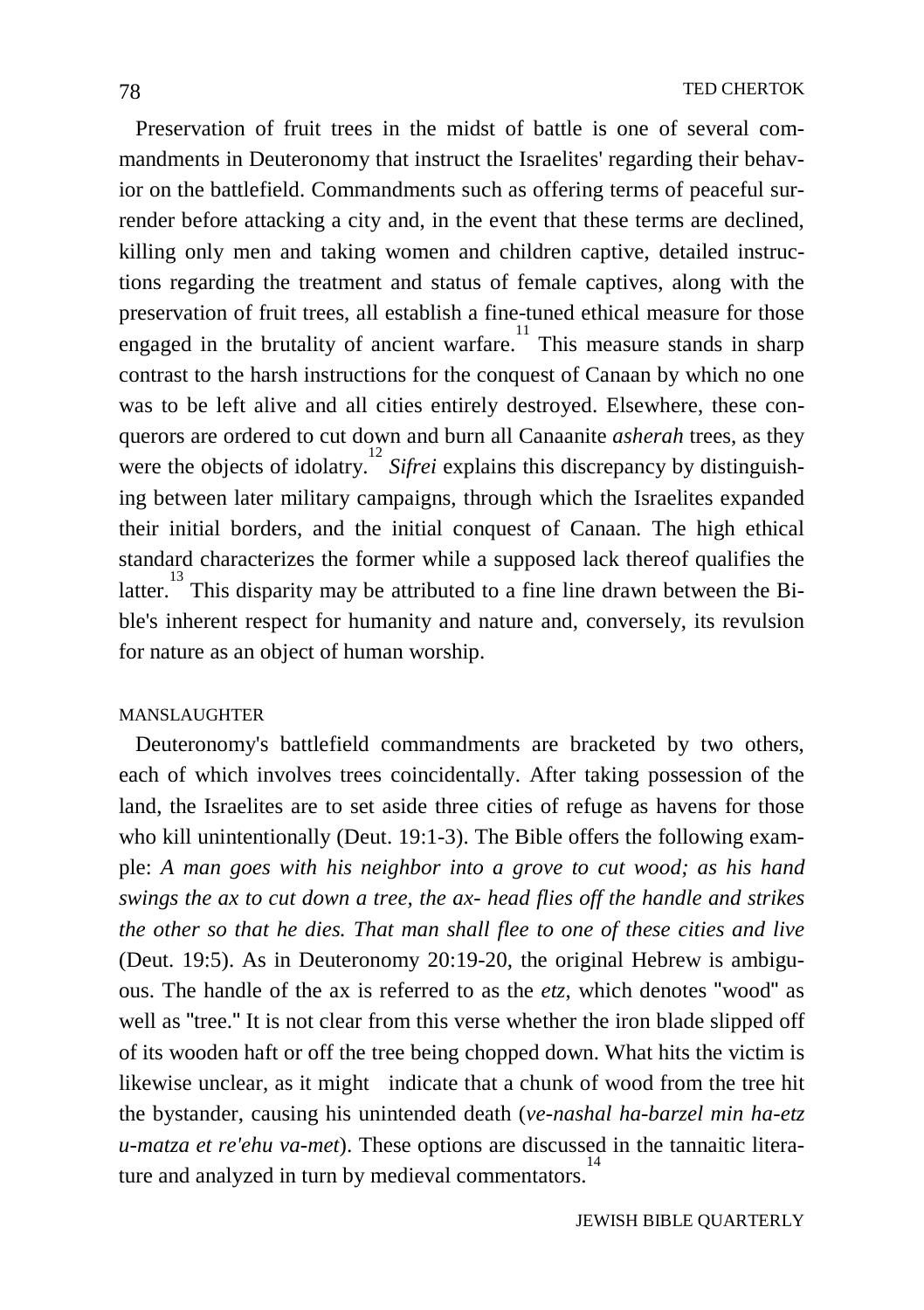This example, like the juxtaposition of man and tree in Deuteronomy 20:19, obscures more than it clarifies. Given the context of unintentional killing here, the vagueness is appropriate and likely alludes to uncertainty in determining whether a case is one of manslaughter or murder. Equally apropos is the scenario's location in the text. Of all the possible scenarios of manslaughter, one in which an unintentional substitution of man for tree is crafted and presented in the chapter preceding the Bible's rhetorical avowal, *Are trees of the field human?*, cannot be unintentional. This anecdotal illustration sets the stage for that question and leads the reader to ponder the relationship of man and tree.<sup>15</sup> While Deuteronomy 19:1-10 takes extra measures to protect the killer of a *man instead of tree*, Deuteronomy 20:19-20 does likewise to prevent the destruction of the *fruit tree instead of man*. Thus, while the killer of man is saved, the tree destroyer is punished. This contrast did not escape the rabbinic imagination, as R. Hanina attributes his son's untimely death to his untimely uprooting of a fig tree (TB *Bava Batra* 26a). 16 This mirror imaging of man and tree reflects, albeit somewhat eerily, what we have seen regarding *orlah*, circumcision and incising the flesh in Leviticus 19.

### HANGING

 The closing verses of Deuteronomy 21 dubiously juxtapose man and tree yet again:

*If a man is guilty of a capital offense and is put to death, and you impale him on a stake* [etz]*, you must not let his corpse remain on the stake* [etz] *overnight, but must bury him the same day. For an impaled body is an affront to God: you shall not defile the land that the Lord your God is giving you to possess* (Deut. 21: 22-23).

 The instruction to cut the body down by nightfall assumes the legal norm of hanging the corpse as a means of publicizing the sentence and the execution of justice. This widespread custom of ancient times is found throughout biblical cultures (Gen. 40:20-22, Josh. 8:29, II Sam. 4:12 and Esth. 2:23). The novelty that Deuteronomy introduces is that the corpse be cut down before nightfall lest it defile the land. Just how a hanging corpse defiles the land depends on our understanding of its being "an affront to God." The Hebrew *kilelat Elohim talu′i*, literally "the curse of God hangs," has been interpreted in various ways. The Mishnah (*Sanhedrin* 6:4-5) derives the nature of the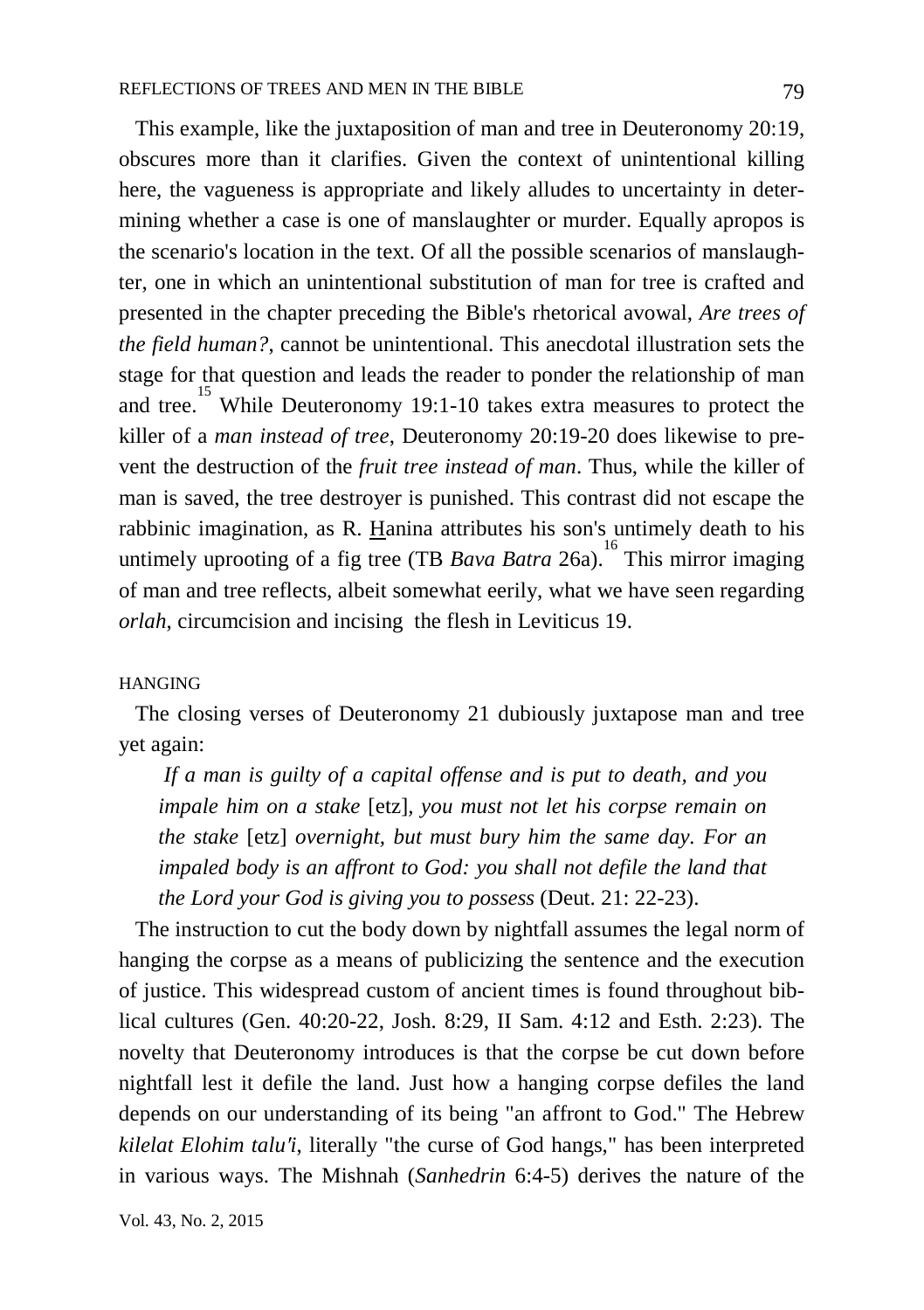crime from this phrase, stating that the man was executed for blasphemy. Since all who see the hanging corpse recall the crime, his hanging body prompts further utterances of disgrace to God. Altering this interpretation slightly, Rashbam interprets *elohim* as referring not to God but to the human authorities, as they are commonly subject to curses by those who disapprove of their verdict.<sup>17</sup> Rashi, on the basis of this Mishnah, interprets the word *kilelat* not as a curse (from the root *k-l-l*), but rather as a disgrace (from the root *k-l-h,* as in *kalon*). Utilizing a rabbinic parable, he expands the reference to *elohim* so as to connote the godliness of man created in God's image. Hence, the disgrace of man as his body hangs lifeless is, in and of itself, the disgrace of God.<sup>18</sup>

 As in the scenario of the accidental killer, the tree's role here appears to be anecdotal. The criminal's body could just as well have been displayed from a courthouse wall. Indeed, the rabbinic description of this procedure is altogether different from the *peshat*: the convicted blasphemer would be executed shortly before sundown, his body hung and immediately removed from a prepared stake; both the stake and the lethal stone would then be interred with him.<sup>19</sup> The rationale of this interpretation, in keeping with the Deuteronomist's innovative instruction, is to minimize the time elapsing between the criminal's execution and his burial in order to prevent further desecration by spectators, hence the burying of the stake and the stone with the corpse. What might then be the significance of hanging the body on a tree? Apparently none, were it not for this commandment's location in the text – while the question (*are trees of the field human*?) still echoes in the reader's ears. Ultimately, the image of the dead man alongside the tree is a powerful depiction of the contrast between the two. The seemingly trivial framing of this commandment may provide a forceful answer to the question. If the lifeless body of a man hanging from a tree represents God's presence in the world, how much more so does a living person.

 Like the scenario of an unintentional homicide, the image of the corpse hanging on a tree mirrors the prohibition of chopping down fruit trees. Though set in the context of death (the first of war and the second of capital punishment) – both of which are perceived as a just taking of human life – their respective trajectories are diametrically opposed to the fruit-bearing tree preserved on the battlefield for the sake of its future life-sustaining produce.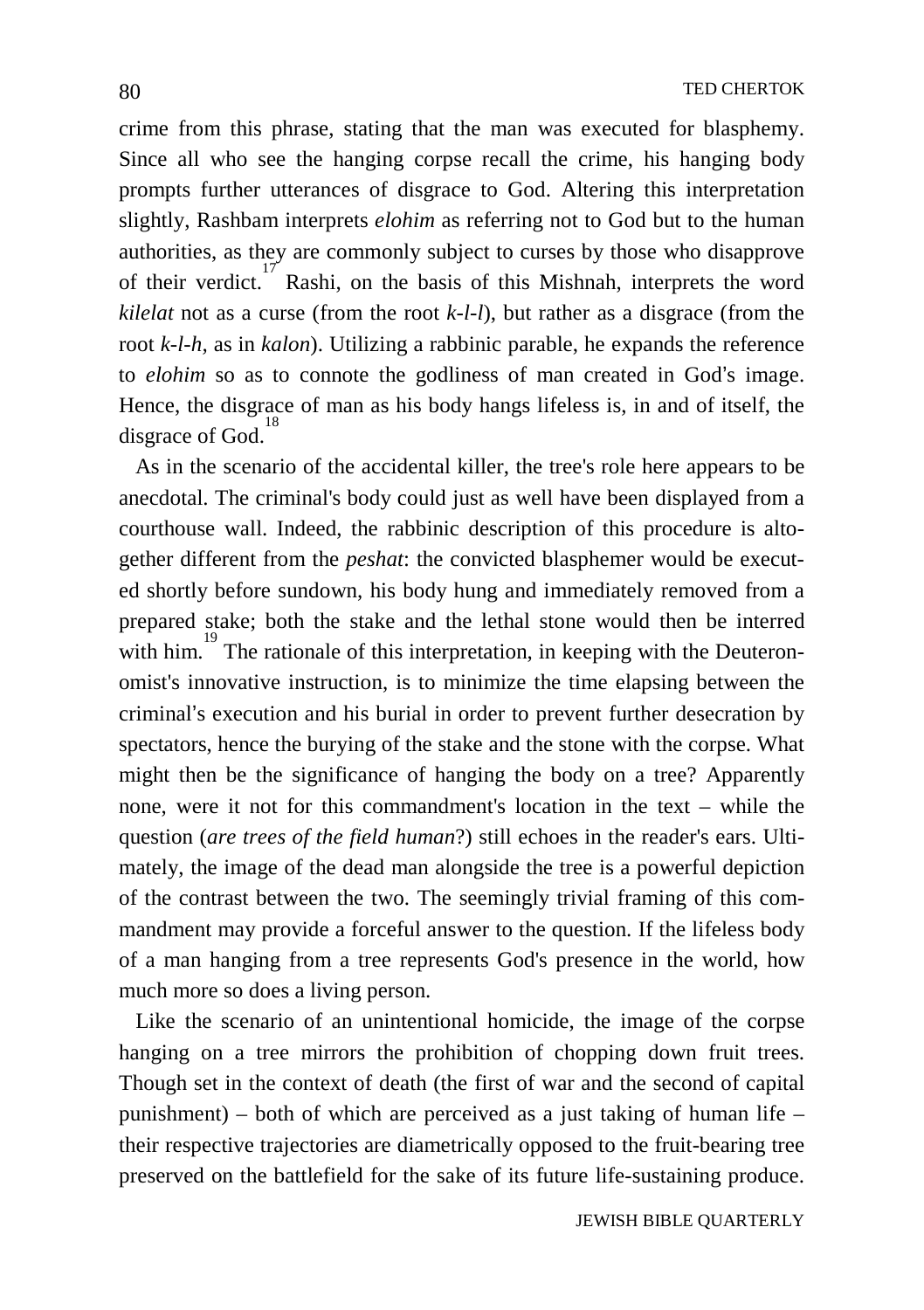And like the *orlah* of the fruit tree in Leviticus 19, this is a tree of life, more particularly a human life in partnership with God expressed by observing His commandments. Conversely, the setting sun in the background of the corpse being cut down from a tree in Deuteronomy 21 symbolizes the end of life. The purpose of hanging the corpse on the tree is to impress an image on the minds of all who see it. Very likely, Deuteronomy 20:19 resonates in their ears: throughout the fleeting moments of this staged contrast of man and tree, the tree is an image of death.

#### **CONCLUSION**

 It is not for the Bible to inform us about the exchange of carbon dioxide and oxygen between humans and trees, a symbiotic relation grossly off balance today as rain forests dwindle at mankind's unchecked hand. However, it is significant that the Bible alludes to man's essential relation to trees in four legal contexts. They contrast man and tree at times of life and death, within a context of bearing fruit and offspring. These are points of key ethical junctures. Such junctures may or may not present an environmental ethic; but the human ethic, whether stemming from or leading to an acknowledgement of God, is the Bible's chief concern.

### **NOTES**

1. Judges 9:8-15; Isaiah 56:3; Jeremiah 11:17, 17: 7-9, 42:10; Ezekiel 37:15-19; Amos 9:15; Psalms 1:3-4, 92:13-15; Job 14: 7-10

2. See N. Leibowitz, "Of Men and Trees," *Torah Insights* (Jerusalem: Eliner Library, 1995). This appeared originally in Hebrew in *Adam va-Nof* (Jerusalem: 1975).

3. Avraham Shemesh and Yehudah Shaviv have explored tree imagery of man in the Bible and in later Jewish sources. I do not take issue with any particular points of their research, but rather expand ideas that they have proposed. See Y. Shaviv, "*Ha-Adam etz ha-sadeh – le-yahasei hagomlin she-bein ha-Adam la-etz*," in: *Neti′ot Ha-Aretz*, ed. Yehudah Zoldan (Kefar Darom: Makhon ha-Torah ve-ha-Aretz, 2004); A. O. Shemesh, "*Hashhatat etzim bi-re'i ha-yahadut – bein mistikah le-halakhah normativit*," *Si′ah Sadeh*, vol. 1 (2006).

4. See Nahmanides, Leviticus 19:23.

5. See Maimonides, *Guide to the Perplexed*, 3:37, quoted by Nahmanides, ibid., and Ibn Ezra, loc. cit. Rashi contrasts the harlotry of the land in the closing verse to the faithful yielding of the land's fruit to all who observe the prohibition of *orlah.*

6. Genesis 17:11, 14; Leviticus 12:3

7. S. Rappaport, "The Use of Electric Shavers," *Crossroads: Halacha and the Modern World,* vol. 4 (Jerusalem: Tzomet Institute, 1993) pp. 14-24.